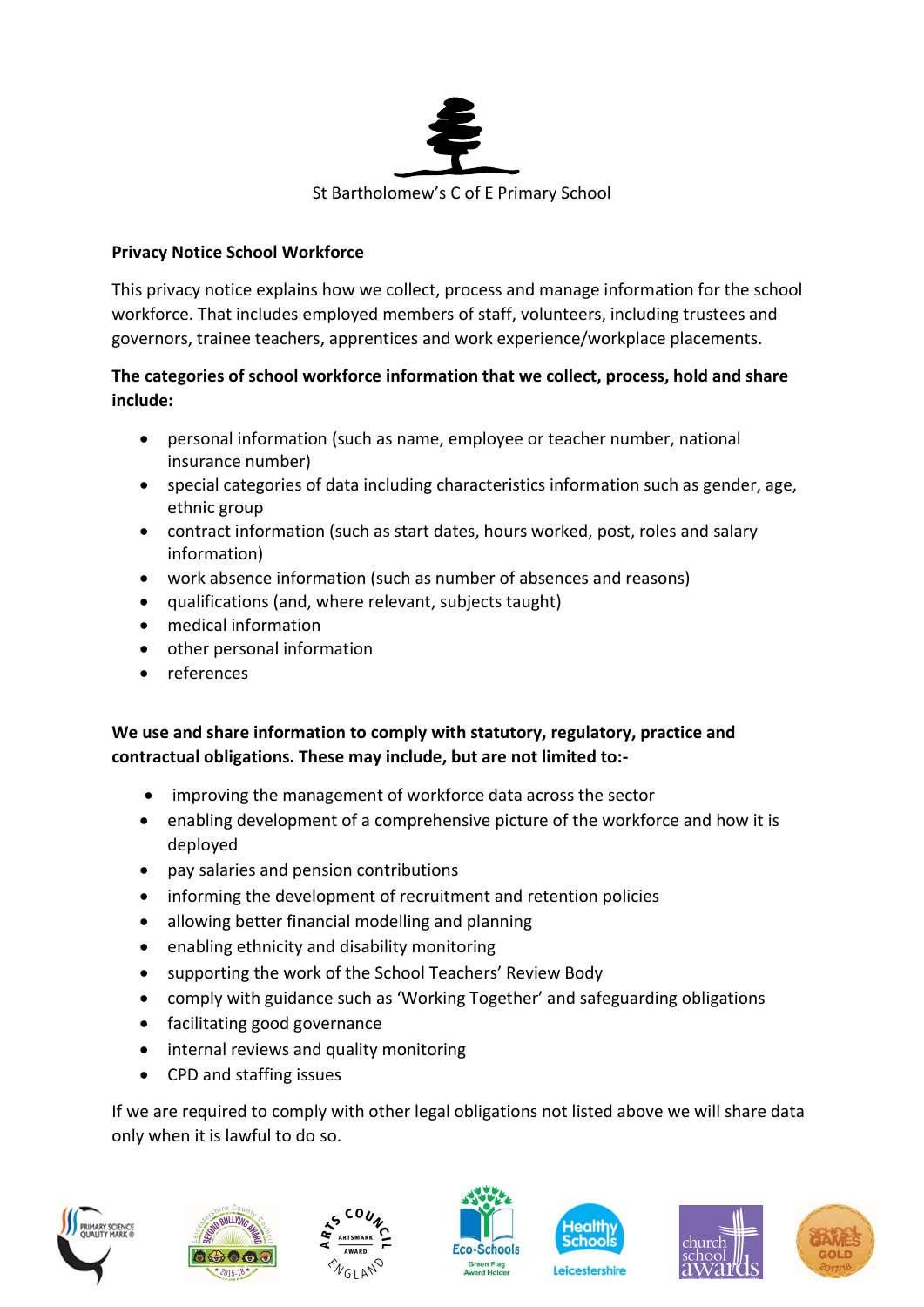## The lawful basis on which we collect and process this information

We must make sure that information we collect and use about our school workforce is in line with the UK GDPR and Data Protection Act. This means that we must have a lawful reason to collect the data, and that if we share that with another organisation or individual we must have a legal basis to do so.

The lawful basis for schools to collect and process information comes from a variety of sources, such as the Article 6 and Article 9 of the UK GDPR, the Safeguarding of Vulnerable Groups Act 2006. We also have obligations to organisations such as HMRC and the Department of Work and Pensions.

#### Collecting this information

Whilst the majority of information you provide to us is mandatory, some of it is provided to us on a voluntary basis. In order to comply with data protection legislation, we will inform you whether you are required to provide certain school workforce information to us or if you have a choice in this.

#### Storing this information

We hold school workforce data for in accordance with our HR and Retention Policy.

#### Who we share this information with

We may share this information with organisations such as:

- our local authority
- the Department for Education (DfE)
- Safeguarding and protection for children and vulnerable adults
- Payroll services
- Legal Advisers
- Insurance providers
- HMRC
- Teacher Pension Scheme and the Local Government Pension Scheme (and other pension providers
- Health professionals

#### Why we share school workforce information

We do not share information about workforce members with anyone without consent unless the law and our policies allow us to do so.













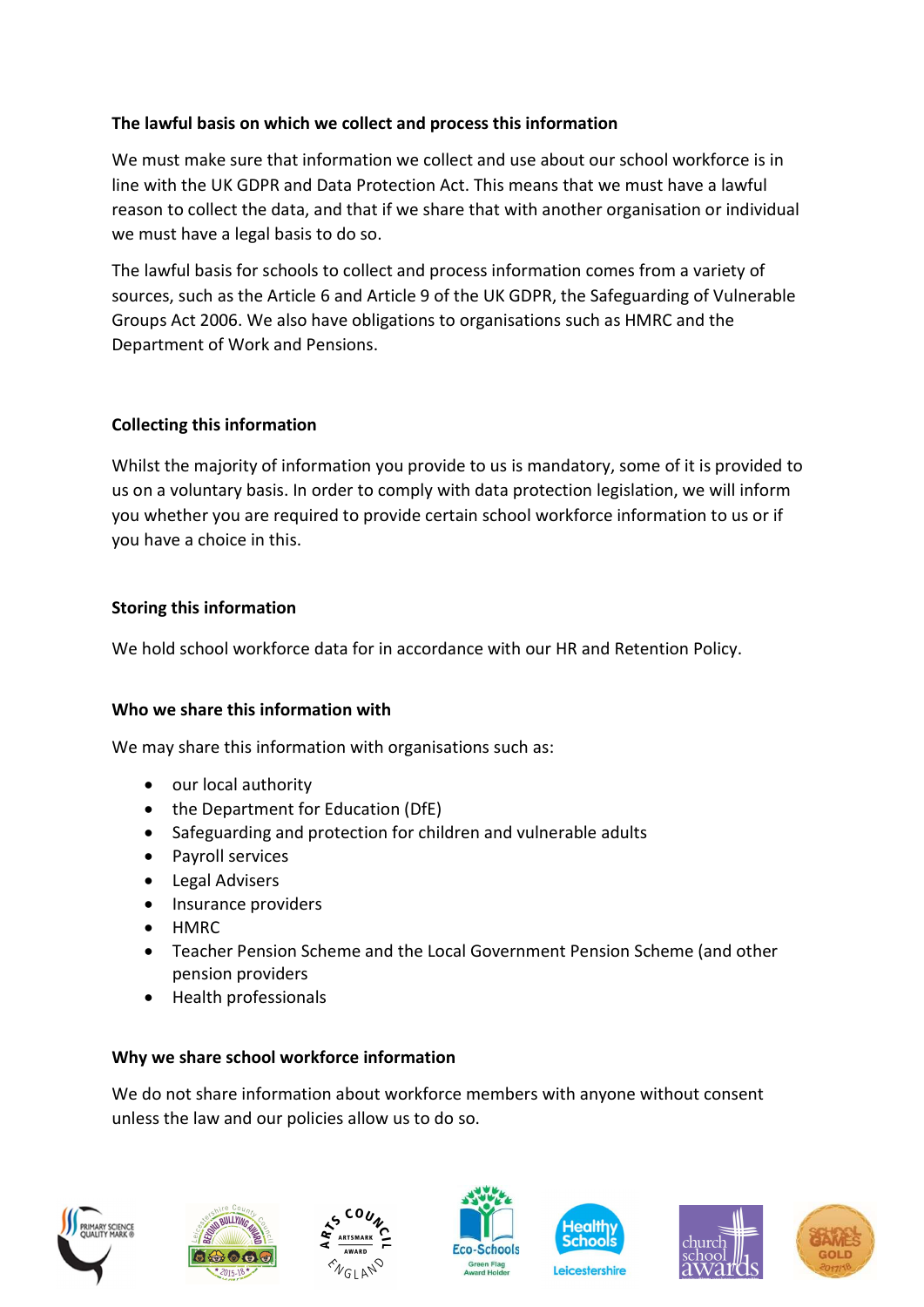## Local authority

We are required to share information about our workforce members with our local authority (LA) under section 5 of the Education (Supply of Information about the School Workforce) (England) Regulations 2007 and amendments.

# Department for Education (DfE)

We share personal data with the Department for Education (DfE) on a statutory basis. This data sharing underpins workforce policy monitoring, evaluation, and links to school funding / expenditure and the assessment of educational attainment.

We are required to share information about our school employees with our local authority (LA) and the Department for Education (DfE) under section 5 of the Education (Supply of Information about the School Workforce) (England) Regulations 2007 and amendments.

# Data collection requirements

The DfE collects and processes personal data relating to those employed by schools (including Multi Academy Trusts) and local authorities that work in state funded schools (including all maintained schools, all academies and free schools and all special schools including Pupil Referral Units and Alternative Provision). All state funded schools are required to make a census submission in line with the statutory return under sections 113 and 114 of the Education Act 2005

To find out more about the data collection requirements placed on us by the Department for Education including the data that we share with them, go to https://www.gov.uk/education/data-collection-and-censuses-for-schools.

The department may share information about school employees with third parties who promote the education or well-being of children or the effective deployment of school staff in England by:

- conducting research or analysis
- producing statistics
- providing information, advice or guidance

The department has robust processes in place to ensure that the confidentiality of personal data is maintained and there are stringent controls in place regarding access to it and its use. Decisions on whether DfE releases personal data to third parties are subject to a strict approval process and based on a detailed assessment of: